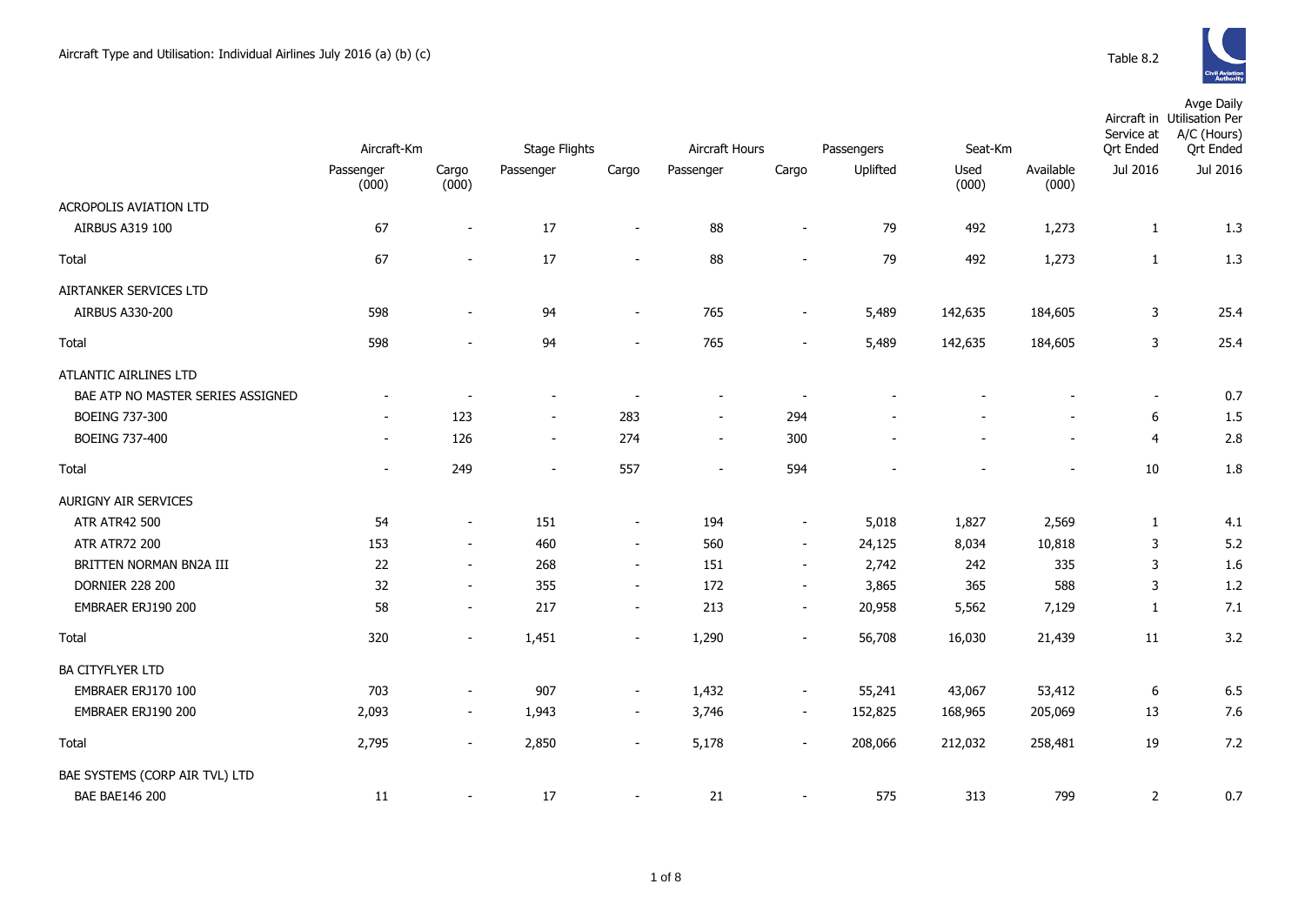|                                                           | Aircraft-Km        |                          | Stage Flights |                          | Aircraft Hours |                          | Passengers |               | Seat-Km            |                       | Aircraft in Utilisation Per<br>A/C (Hours)<br><b>Qrt Ended</b> |
|-----------------------------------------------------------|--------------------|--------------------------|---------------|--------------------------|----------------|--------------------------|------------|---------------|--------------------|-----------------------|----------------------------------------------------------------|
|                                                           | Passenger<br>(000) | Cargo<br>(000)           | Passenger     | Cargo                    | Passenger      | Cargo                    | Uplifted   | Used<br>(000) | Available<br>(000) | Ort Ended<br>Jul 2016 | Jul 2016                                                       |
| BAE SYSTEMS (CORP AIR TVL) LTD                            |                    |                          |               |                          |                |                          |            |               |                    |                       |                                                                |
| EMBRAER EMB145 NO MASTER SERIES<br>ASSIGNED               | 12                 | $\overline{\phantom{a}}$ | 23            | $\overline{\phantom{0}}$ | 24             | $\overline{\phantom{a}}$ | 657        | 374           | 607                | $\mathbf{1}$          | 0.7                                                            |
| Total                                                     | 24                 |                          | 40            | ۰                        | 45             |                          | 1,232      | 687           | 1,406              | 3                     | 0.7                                                            |
| <b>BLUE ISLANDS LIMITED</b>                               |                    |                          |               |                          |                |                          |            |               |                    |                       |                                                                |
| <b>ATR ATR42 300</b>                                      | 67                 | $\overline{\phantom{a}}$ | 469           | $\overline{\phantom{a}}$ | 278            | $\blacksquare$           | 14,792     | 2,217         | 3,088              | 3                     | 3.0                                                            |
| <b>ATR ATR42 500</b>                                      | 59                 | $\overline{\phantom{a}}$ | 229           | $\overline{\phantom{a}}$ | 212            | $\overline{\phantom{a}}$ | 7,514      | 1,953         | 2,813              | $\mathbf{1}$          | 4.6                                                            |
| <b>ATR ATR72 200</b>                                      | 50                 | $\blacksquare$           | 285           | $\overline{\phantom{a}}$ | 202            | $\overline{\phantom{m}}$ | 13,950     | 2,517         | 3,303              | 1                     | 5.1                                                            |
| Total                                                     | 176                |                          | 983           | $\overline{\phantom{0}}$ | 693            |                          | 36,256     | 6,687         | 9,204              | 5                     | 3.7                                                            |
| <b>BMI REGIONAL</b>                                       |                    |                          |               |                          |                |                          |            |               |                    |                       |                                                                |
| <b>EMBRAER EMB135 NO MASTER SERIES</b><br><b>ASSIGNED</b> | 323                | $\overline{\phantom{a}}$ | 539           | $\blacksquare$           | 697            | $\overline{\phantom{a}}$ | 10,282     | 6,378         | 11,941             | 4                     | 5.4                                                            |
| <b>EMBRAER EMB145 NO MASTER SERIES</b><br><b>ASSIGNED</b> | 1,232              | $\sim$                   | 1,708         | $\overline{\phantom{a}}$ | 2,503          | $\overline{\phantom{a}}$ | 35,105     | 36,872        | 60,391             | 14                    | 6.0                                                            |
| <b>Total</b>                                              | 1,555              | $\blacksquare$           | 2,247         | $\overline{\phantom{a}}$ | 3,199          |                          | 45,387     | 43,250        | 72,332             | 18                    | 5.9                                                            |
| BRITISH AIRWAYS PLC                                       |                    |                          |               |                          |                |                          |            |               |                    |                       |                                                                |
| AIRBUS A318 100                                           | 520                | $\overline{\phantom{a}}$ | 140           | $\overline{\phantom{a}}$ | 738            | $\overline{\phantom{a}}$ | 1,837      | 10,266        | 16,631             | $\overline{2}$        | 11.5                                                           |
| AIRBUS A319 100                                           | 5,699              | $\sim$                   | 7,465         | $\overline{\phantom{a}}$ | 12,650         | $\overline{\phantom{a}}$ | 849,149    | 655,777       | 768,856            | 44                    | 9.0                                                            |
| <b>AIRBUS A320 200</b>                                    | 10,961             | $\overline{\phantom{a}}$ | 9,244         | $\overline{\phantom{a}}$ | 20,301         | $\overline{\phantom{a}}$ | 1,254,968  | 1,507,010     | 1,741,851          | 66                    | 9.5                                                            |
| <b>AIRBUS A321 200</b>                                    | 2,970              | $\sim$                   | 2,224         | $\overline{\phantom{a}}$ | 5,340          | $\overline{\phantom{a}}$ | 339,310    | 448,669       | 522,600            | 18                    | 9.5                                                            |
| <b>AIRBUS A380 800</b>                                    | 4,509              | $\blacksquare$           | 526           | $\sim$                   | 5,568          | $\overline{\phantom{a}}$ | 221,048    | 1,904,062     | 2,114,859          | 12                    | 14.4                                                           |
| <b>BOEING 747 400</b>                                     | 11,592             | $\overline{\phantom{a}}$ | 1,710         | $\sim$                   | 14,612         | $\overline{\phantom{a}}$ | 454,827    | 3,142,413     | 3,628,403          | 39                    | 12.0                                                           |
| <b>BOEING 767-300</b>                                     | 1,581              | $\overline{\phantom{a}}$ | 809           | $\sim$                   | 2,551          | $\blacksquare$           | 159,503    | 301,869       | 360,174            | 11                    | 8.8                                                            |
| <b>BOEING 777 200</b>                                     | 15,199             | $\overline{\phantom{a}}$ | 2,521         | $\overline{\phantom{a}}$ | 19,544         | $\blacksquare$           | 474,511    | 3,140,550     | 3,695,928          | 46                    | 14.3                                                           |
| <b>BOEING 777 300</b>                                     | 4,516              |                          | 560           | $\overline{\phantom{a}}$ | 5,611          | $\overline{\phantom{a}}$ | 136,096    | 1,189,312     | 1,341,617          | 12                    | 15.1                                                           |
| <b>BOEING 787 8</b>                                       | 2,887              |                          | 399           | $\blacksquare$           | 3,652          | $\overline{\phantom{a}}$ | 74,724     | 543,233       | 617,899            | 8                     | 14.5                                                           |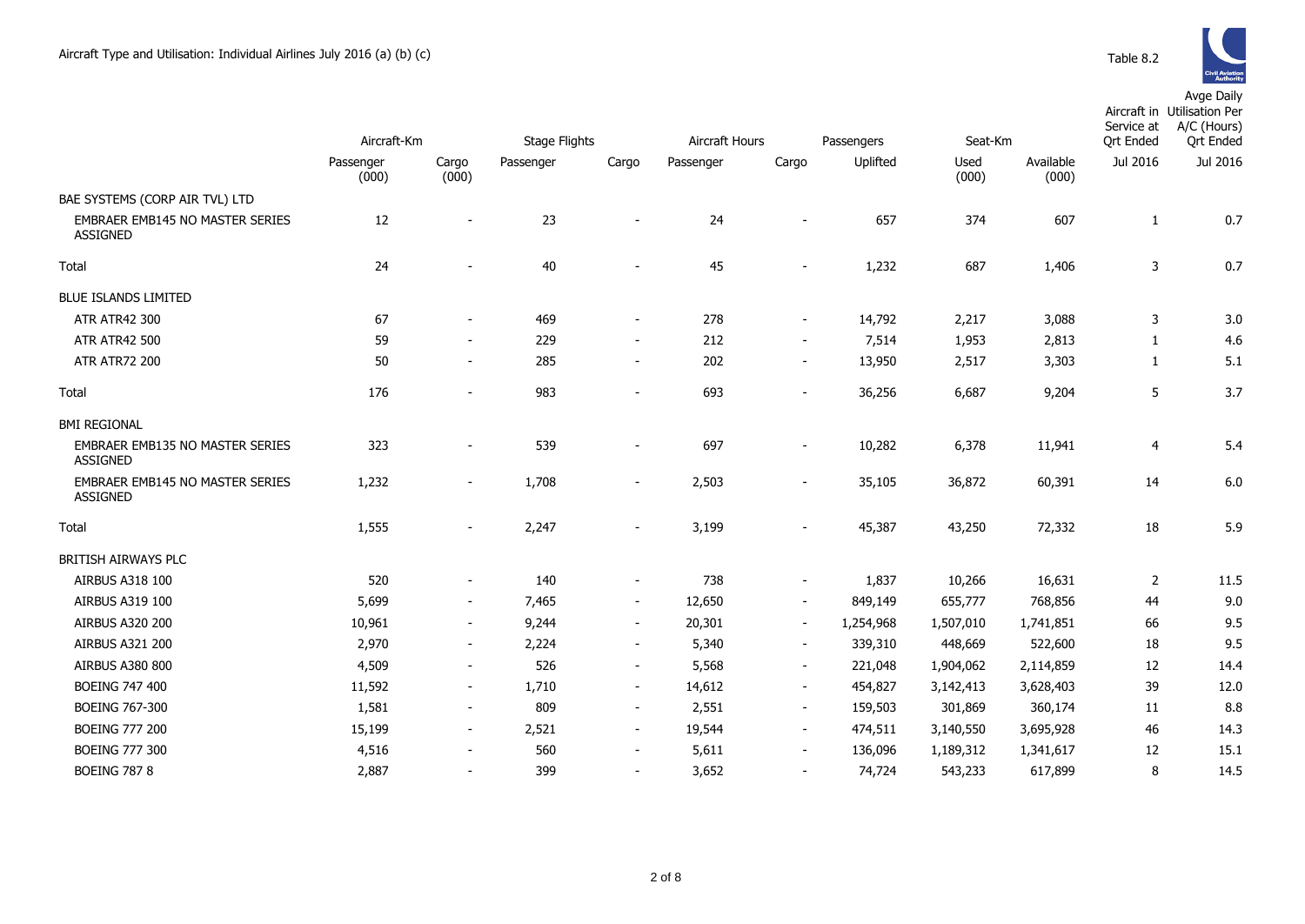

|                                                    | Aircraft-Km              |                          | <b>Stage Flights</b>     |                          | Aircraft Hours           |                          | Passengers<br>Seat-Km    |                          |                          | Service at<br><b>Qrt Ended</b> | Aircraft in Utilisation Per<br>A/C (Hours)<br><b>Qrt Ended</b> |
|----------------------------------------------------|--------------------------|--------------------------|--------------------------|--------------------------|--------------------------|--------------------------|--------------------------|--------------------------|--------------------------|--------------------------------|----------------------------------------------------------------|
|                                                    | Passenger<br>(000)       | Cargo<br>(000)           | Passenger                | Cargo                    | Passenger                | Cargo                    | Uplifted                 | Used<br>(000)            | Available<br>(000)       | Jul 2016                       | Jul 2016                                                       |
| BRITISH AIRWAYS PLC                                |                          |                          |                          |                          |                          |                          |                          |                          |                          |                                |                                                                |
| <b>BOEING 787 9</b>                                | 3,492                    | $\overline{a}$           | 523                      | $\overline{a}$           | 4,425                    |                          | 83,538                   | 633,330                  | 754,349                  | 9                              | 14.2                                                           |
| Total                                              | 63,927                   | $\overline{\phantom{a}}$ | 26,121                   | $\overline{\phantom{a}}$ | 94,991                   | $\overline{\phantom{a}}$ | 4,049,511                | 13,476,491               | 15,563,167               | 267                            | 11.4                                                           |
| CARGOLOGICAIR LTD                                  |                          |                          |                          |                          |                          |                          |                          |                          |                          |                                |                                                                |
| BOEING 747 400                                     | $\overline{\phantom{a}}$ | 190                      | $\blacksquare$           | 55                       | $\blacksquare$           | 257                      |                          |                          |                          | $\mathbf{1}$                   | 7.9                                                            |
| Total                                              | $\overline{\phantom{a}}$ | 190                      | $\overline{\phantom{a}}$ | 55                       | $\overline{\phantom{a}}$ | 257                      |                          |                          |                          | $\mathbf{1}$                   | 7.9                                                            |
| <b>CELLO AVIATION LTD</b>                          |                          |                          |                          |                          |                          |                          |                          |                          |                          |                                |                                                                |
| <b>BAE BAE146 200</b>                              | 20                       | $\blacksquare$           | 19                       | $\blacksquare$           | 41                       | $\blacksquare$           | 416                      | 469                      | 940                      | $\mathbf{1}$                   | 0.5                                                            |
| <b>BOEING 737-300</b>                              | 8                        | $\overline{\phantom{a}}$ | 8                        | $\sim$                   | 15                       | $\overline{a}$           | 388                      | 364                      | 475                      | $\mathbf{1}$                   | $\blacksquare$                                                 |
| BOEING 737-400                                     | 222                      | $\sim$                   | 153                      | $\overline{\phantom{a}}$ | 383                      | $\blacksquare$           | $\overline{\phantom{a}}$ | 30,886                   | 36,567                   | $\mathbf{1}$                   | 7.7                                                            |
| Total                                              | 250                      | $\overline{\phantom{a}}$ | 180                      | $\overline{\phantom{a}}$ | 439                      | $\overline{\phantom{a}}$ | 804                      | 31,719                   | 37,982                   | $\mathsf{3}$                   | 2.7                                                            |
| DHL AIR LTD                                        |                          |                          |                          |                          |                          |                          |                          |                          |                          |                                |                                                                |
| <b>BOEING 757-200</b>                              | $\overline{\phantom{a}}$ | 962                      | $\overline{\phantom{a}}$ | 1,148                    | $\overline{\phantom{a}}$ | 1,818                    |                          |                          |                          | 20                             | 3.1                                                            |
| <b>BOEING 767-300</b>                              |                          | 1,080                    | $\overline{\phantom{a}}$ | 290                      | $\overline{\phantom{a}}$ | 1,446                    |                          |                          |                          | $\overline{4}$                 | 12.0                                                           |
| Total                                              | $\blacksquare$           | 2,042                    | $\blacksquare$           | 1,438                    | $\blacksquare$           | 3,264                    |                          |                          | $\blacksquare$           | 24                             | 4.6                                                            |
| <b>EASTERN AIRWAYS</b>                             |                          |                          |                          |                          |                          |                          |                          |                          |                          |                                |                                                                |
| BAE JETSTREAM 4100 4100                            | 196                      | $\overline{\phantom{a}}$ | 606                      | $\overline{\phantom{a}}$ | 628                      | $\overline{\phantom{a}}$ | 8,121                    | 2,761                    | 5,675                    | 17                             | 2.7                                                            |
| EMBRAER EMB145 NO MASTER SERIES<br><b>ASSIGNED</b> | 74                       | $\overline{\phantom{a}}$ | 119                      | $\overline{\phantom{a}}$ | 158                      | $\blacksquare$           | 2,594                    | 2,052                    | 3,695                    | $\mathsf{3}$                   | 2.8                                                            |
| EMBRAER ERJ170 100                                 | $\overline{\phantom{a}}$ | $\overline{\phantom{a}}$ | $\overline{a}$           | $\overline{\phantom{a}}$ | ÷,                       | $\overline{a}$           | $\overline{\phantom{a}}$ | $\overline{\phantom{a}}$ | $\overline{\phantom{a}}$ | $\mathbf{1}$                   | $\overline{\phantom{a}}$                                       |
| SAAB 2000 NO MASTER SERIES<br><b>ASSIGNED</b>      | 404                      | $\sim$                   | 1,022                    | $\overline{\phantom{a}}$ | 1,142                    | $\overline{\phantom{a}}$ | 12,309                   | 12,564                   | 20,215                   | $\boldsymbol{9}$               | 5.4                                                            |
| Total                                              | 674                      | $\overline{\phantom{a}}$ | 1,747                    | $\overline{\phantom{a}}$ | 1,928                    |                          | 23,024                   | 17,377                   | 29,585                   | 30                             | 3.6                                                            |
| EASYJET AIRLINE COMPANY LTD                        |                          |                          |                          |                          |                          |                          |                          |                          |                          |                                |                                                                |
| AIRBUS A319 100                                    | 26,324                   | $\overline{a}$           | 25,270                   | $\overline{a}$           | 47,361                   | $\blacksquare$           | 3,645,169                | 3,822,211                | 4,106,584                | 134                            | 10.7                                                           |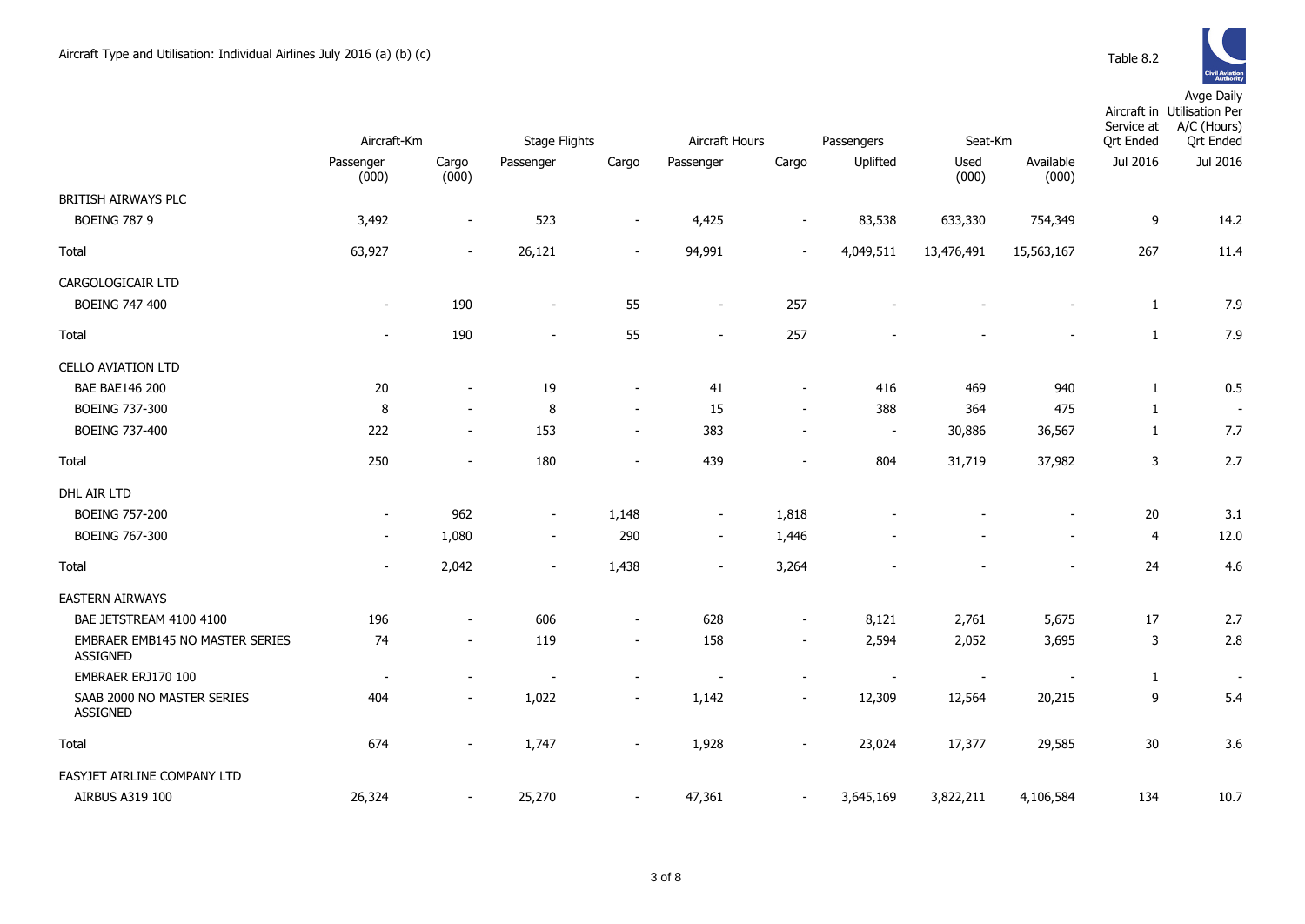

| Table 8.2 |  |
|-----------|--|
|           |  |

|                                                           | Aircraft-Km        |                          | <b>Stage Flights</b>     |                          | Aircraft Hours<br>Passengers |                          |                          | Seat-Km        |                          | Service at<br><b>Ort Ended</b> | Aircraft in Utilisation Per<br>A/C (Hours)<br><b>Ort Ended</b> |
|-----------------------------------------------------------|--------------------|--------------------------|--------------------------|--------------------------|------------------------------|--------------------------|--------------------------|----------------|--------------------------|--------------------------------|----------------------------------------------------------------|
|                                                           | Passenger<br>(000) | Cargo<br>(000)           | Passenger                | Cargo                    | Passenger                    | Cargo                    | Uplifted                 | Used<br>(000)  | Available<br>(000)       | Jul 2016                       | Jul 2016                                                       |
| EASYJET AIRLINE COMPANY LTD                               |                    |                          |                          |                          |                              |                          |                          |                |                          |                                |                                                                |
| <b>AIRBUS A320 200</b>                                    | 22,757             |                          | 16,590                   | $\overline{\phantom{a}}$ | 37,972                       | $\overline{\phantom{a}}$ | 2,762,532                | 3,827,301      | 4,096,268                | 97                             | 11.8                                                           |
| Total                                                     | 49,081             | $\overline{\phantom{a}}$ | 41,860                   | $\overline{\phantom{a}}$ | 85,333                       |                          | 6,407,701                | 7,649,512      | 8,202,852                | 231                            | 11.1                                                           |
| EXECUTIVE JET CHARTER LTD                                 |                    |                          |                          |                          |                              |                          |                          |                |                          |                                |                                                                |
| AEROSPATIALE AS365 NO MASTER<br>SERIES ASSIGNED           |                    |                          |                          |                          |                              |                          |                          |                |                          | 1                              | $\sim$                                                         |
| AGUSTA AW139 NO MASTER SERIES<br><b>ASSIGNED</b>          |                    |                          |                          |                          |                              |                          |                          |                |                          | $\overline{2}$                 | $\overline{\phantom{a}}$                                       |
| CESSNA 525 NO MASTER SERIES<br><b>ASSIGNED</b>            |                    |                          |                          |                          |                              |                          |                          |                |                          | $\qquad \qquad \blacksquare$   | $\overline{\phantom{a}}$                                       |
| DASSAULT FALCON 2000 NO MASTER<br>SERIES ASSIGNED         | 5                  |                          | $\overline{4}$           | $\blacksquare$           | 8                            | $\blacksquare$           | 21                       | 31             | 43                       | $\overline{2}$                 | 0.1                                                            |
| DASSAULT FALCON 7X NO MASTER<br><b>SERIES ASSIGNED</b>    |                    |                          | $\overline{\phantom{a}}$ |                          |                              |                          | $\overline{\phantom{a}}$ | $\blacksquare$ | $\overline{\phantom{a}}$ | $\mathbf{1}$                   | 0.3                                                            |
| <b>GULFSTREAM GVI NO MASTER SERIES</b><br><b>ASSIGNED</b> | 20                 |                          | 5                        | $\overline{\phantom{a}}$ | 23                           |                          | 18                       | 35             | 209                      | $\overline{2}$                 | 0.3                                                            |
| Total                                                     | 26                 |                          | 9                        |                          | 31                           |                          | 39                       | 66             | 252                      | 8                              | 0.2                                                            |
| <b>FLYBE LTD</b>                                          |                    |                          |                          |                          |                              |                          |                          |                |                          |                                |                                                                |
| <b>ATR ATR72 200</b>                                      | 256                |                          | 741                      | $\overline{\phantom{a}}$ | 787                          |                          | $\overline{\phantom{a}}$ | 13,592         | 17,907                   | 5                              | 6.2                                                            |
| DE HAVILLAND DHC8 400                                     | 4,419              |                          | 10,124                   | $\overline{\phantom{a}}$ | 12,309                       | $\overline{\phantom{a}}$ | 553,799                  | 255,232        | 344,665                  | 51                             | 7.5                                                            |
| EMBRAER ERJ170 100                                        |                    |                          |                          | $\overline{\phantom{a}}$ |                              | $\blacksquare$           |                          |                |                          | 11                             | 6.3                                                            |
| EMBRAER ERJ170 200                                        | 1,268              | $\overline{\phantom{a}}$ | 1,805                    | $\overline{\phantom{a}}$ | 2,690                        | $\overline{\phantom{a}}$ | 117,373                  | 85,538         | 111,549                  | $\overline{\phantom{a}}$       | $\overline{\phantom{a}}$                                       |
| EMBRAER ERJ190 200                                        | 1,187              | $\overline{\phantom{a}}$ | 1,540                    | $\overline{\phantom{a}}$ | 2,267                        | $\blacksquare$           | 127,075                  | 102,846        | 140,013                  | 9                              | 8.5                                                            |
| Total                                                     | 7,129              |                          | 14,210                   | $\overline{\phantom{a}}$ | 18,052                       | $\blacksquare$           | 798,247                  | 457,208        | 614,134                  | 76                             | 7.3                                                            |
| <b>GAMA AVIATION (UK) LTD</b>                             |                    |                          |                          |                          |                              |                          |                          |                |                          |                                |                                                                |
| BEECH 200 NO MASTER SERIES<br><b>ASSIGNED</b>             |                    |                          |                          |                          |                              |                          |                          |                |                          | $\overline{4}$                 | $\blacksquare$                                                 |
| BEECH 300 NO MASTER SERIES<br><b>ASSIGNED</b>             |                    |                          |                          |                          |                              |                          |                          |                |                          | $\mathbf{1}$                   |                                                                |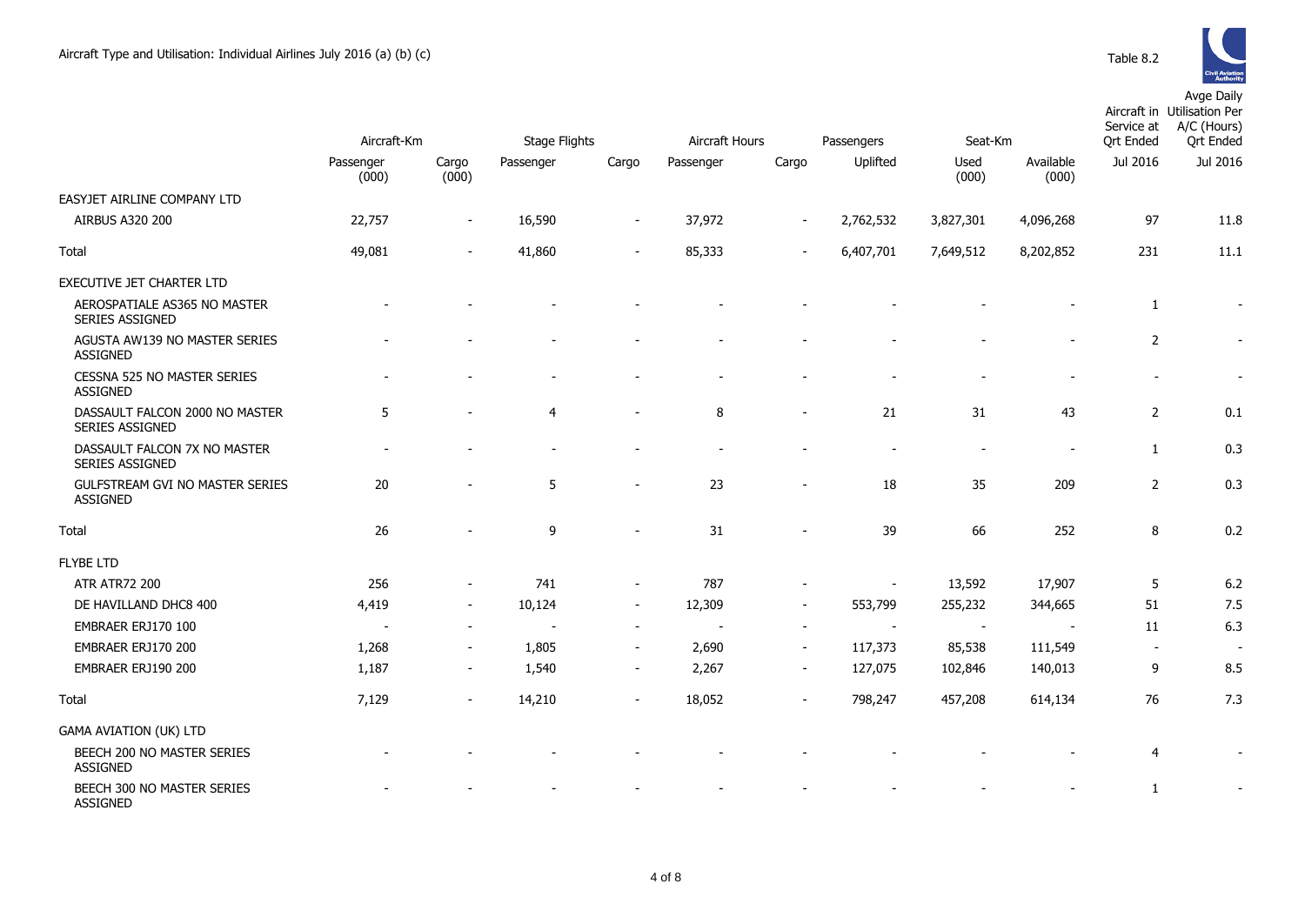|                                                           | Aircraft-Km              |                          | <b>Stage Flights</b> |                          | Aircraft Hours |                          | Passengers               | Seat-Km                  |                          | Service at<br><b>Ort Ended</b> | Aircraft in Utilisation Per<br>A/C (Hours)<br><b>Qrt Ended</b> |
|-----------------------------------------------------------|--------------------------|--------------------------|----------------------|--------------------------|----------------|--------------------------|--------------------------|--------------------------|--------------------------|--------------------------------|----------------------------------------------------------------|
|                                                           | Passenger<br>(000)       | Cargo<br>(000)           | Passenger            | Cargo                    | Passenger      | Cargo                    | Uplifted                 | Used<br>(000)            | Available<br>(000)       | Jul 2016                       | Jul 2016                                                       |
| <b>GAMA AVIATION (UK) LTD</b>                             |                          |                          |                      |                          |                |                          |                          |                          |                          |                                |                                                                |
| BOMBARDIER BD700 1A10 NO MASTER<br><b>SERIES ASSIGNED</b> | 12                       | $\overline{\phantom{a}}$ | 15                   |                          | 19             | $\overline{\phantom{a}}$ | 203                      | 165                      | 197                      | $\overline{4}$                 | $\overline{\phantom{a}}$                                       |
| CANADAIR CL600 2B16 600                                   | 11                       |                          | 10                   | $\overline{\phantom{a}}$ | 16             | $\sim$                   | 53                       | 46                       | 115                      | $\mathbf{1}$                   | 0.2                                                            |
| GULFSTREAM GV NO MASTER SERIES<br><b>ASSIGNED</b>         | 19                       |                          | 3                    |                          | 25             | $\blacksquare$           | 21                       | 130                      | 265                      | 5                              | 0.3                                                            |
| LEARJET 45 NO MASTER SERIES<br><b>ASSIGNED</b>            | $\blacksquare$           |                          |                      |                          |                |                          | $\overline{\phantom{a}}$ |                          |                          | 3                              | $\blacksquare$                                                 |
| RAYTHEON HAWKER 1000                                      | $\overline{\phantom{a}}$ |                          |                      |                          |                |                          | $\overline{\phantom{a}}$ |                          | $\overline{a}$           | $\mathbf{1}$                   | $\overline{\phantom{a}}$                                       |
| RAYTHEON HAWKER 800                                       |                          |                          |                      |                          |                |                          |                          |                          |                          | $\mathbf{1}$                   | $\blacksquare$                                                 |
| <b>Total</b>                                              | 42                       |                          | 28                   |                          | 60             |                          | 277                      | 341                      | 577                      | $20\,$                         |                                                                |
| JET2.COM LTD                                              |                          |                          |                      |                          |                |                          |                          |                          |                          |                                |                                                                |
| BOEING 737-300                                            | 4,503                    | 104                      | 2,575                | 262                      | 7,390          | 270                      | 353,306                  | 624,179                  | 666,496                  | 27                             | 6.5                                                            |
| <b>BOEING 737-800</b>                                     | 5,422                    | $\blacksquare$           | 2,325                | $\overline{\phantom{a}}$ | 8,162          | $\sim$                   | 410,253                  | 960,502                  | 1,024,747                | 21                             | 9.4                                                            |
| <b>BOEING 757-200</b>                                     | 2,281                    | $\overline{\phantom{a}}$ | 1,024                | $\overline{\phantom{a}}$ | 3,482          | $\sim$                   | 222,555                  | 497,007                  | 536,139                  | 11                             | 6.1                                                            |
| Total                                                     | 12,207                   | 104                      | 5,924                | 262                      | 19,034         | 270                      | 986,114                  | 2,081,688                | 2,227,382                | 59                             | 7.5                                                            |
| JOTA AVIATION LTD                                         |                          |                          |                      |                          |                |                          |                          |                          |                          |                                |                                                                |
| BAE AVRO146RJ 85                                          | 25                       | $\overline{\phantom{a}}$ | 28                   | $\overline{\phantom{a}}$ | 51             | $\blacksquare$           | 1,134                    | 1,696                    | 2,404                    | $\mathbf{1}$                   | 2.2                                                            |
| <b>BAE BAE146 200</b>                                     | 18                       |                          | 21                   |                          | 39             |                          | 777                      | 1,227                    | 1,709                    | $\mathbf{1}$                   | 3.6                                                            |
| BEECH 200 NO MASTER SERIES<br><b>ASSIGNED</b>             | $\overline{\phantom{a}}$ |                          |                      |                          |                |                          | $\overline{\phantom{a}}$ | $\overline{\phantom{a}}$ | $\overline{\phantom{0}}$ | $\mathbf{1}$                   | $\sim$                                                         |
| BEECH 90 NO MASTER SERIES<br><b>ASSIGNED</b>              | $\overline{\phantom{a}}$ |                          |                      |                          |                |                          |                          |                          | $\overline{a}$           | 3                              | $\blacksquare$                                                 |
| Total                                                     | 43                       |                          | 49                   |                          | 90             |                          | 1,911                    | 2,923                    | 4,113                    | 6                              | 1.0                                                            |
| <b>LOGANAIR LTD</b>                                       |                          |                          |                      |                          |                |                          |                          |                          |                          |                                |                                                                |
| <b>BRITTEN NORMAN BN2A</b><br>UNDESIGNATED MASTER SERIES  | 18                       | $\overline{\phantom{a}}$ | 491                  | $\overline{\phantom{a}}$ | 127            | $\blacksquare$           | 1,925                    | 93                       | 141                      | $\overline{2}$                 | 2.1                                                            |
| DE HAVILLAND DHC6 400                                     | 48                       | $\overline{\phantom{a}}$ | 290                  | $\sim$                   | 265            | $\sim$                   | 3,075                    | 534                      | 745                      | 3                              | 2.9                                                            |
| DORNIER 328 NO MASTER SERIES<br><b>ASSIGNED</b>           | 140                      | $\overline{\phantom{a}}$ | 345                  | $\overline{\phantom{a}}$ | 426            | $\overline{\phantom{a}}$ | 6,370                    | 2,657                    | 4,354                    | 4                              | 3.9                                                            |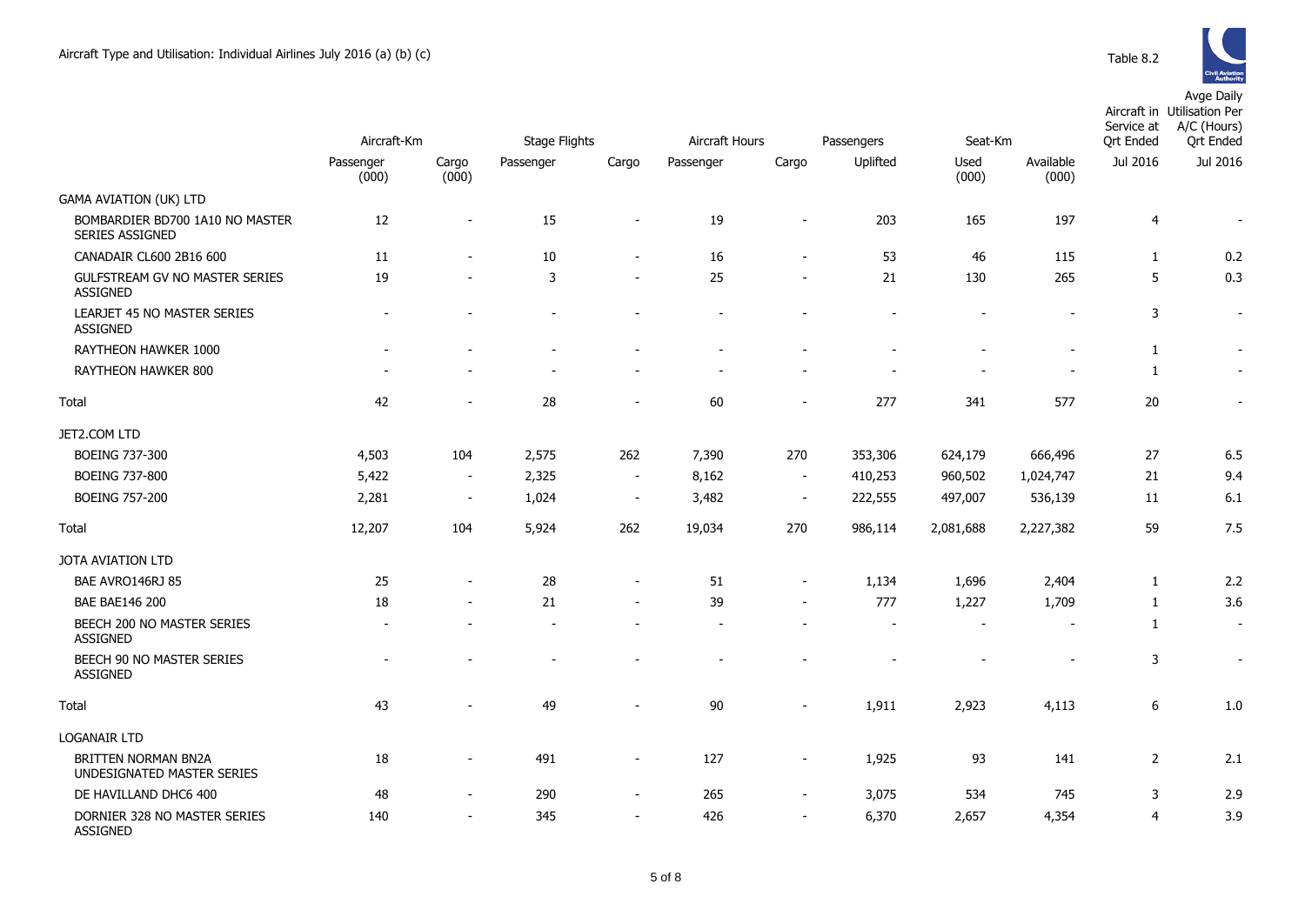|                                                           | Aircraft-Km        |                          | <b>Stage Flights</b> |                          | Aircraft Hours |                          | Passengers               | Seat-Km                  |                          | Service at<br><b>Ort Ended</b> | Aircraft in Utilisation Per<br>A/C (Hours)<br><b>Ort Ended</b> |
|-----------------------------------------------------------|--------------------|--------------------------|----------------------|--------------------------|----------------|--------------------------|--------------------------|--------------------------|--------------------------|--------------------------------|----------------------------------------------------------------|
|                                                           | Passenger<br>(000) | Cargo<br>(000)           | Passenger            | Cargo                    | Passenger      | Cargo                    | Uplifted                 | Used<br>(000)            | Available<br>(000)       | Jul 2016                       | Jul 2016                                                       |
| LOGANAIR LTD                                              |                    |                          |                      |                          |                |                          |                          |                          |                          |                                |                                                                |
| SAAB 2000 NO MASTER SERIES<br>ASSIGNED                    | 270                | $\overline{\phantom{a}}$ | 709                  | $\sim$                   | 752            | $\overline{\phantom{a}}$ | 21,801                   | 8,921                    | 13,513                   | 5                              | 4.9                                                            |
| SAAB 340 NO MASTER SERIES ASSIGNED                        | 469                | $\overline{\phantom{a}}$ | 1,725                | $\sim$                   | 1,652          | $\blacksquare$           | 37,707                   | 11,033                   | 15,692                   | 15                             | 3.5                                                            |
| Total                                                     | 945                | $\sim$                   | 3,560                | $\sim$                   | 3,221          | $\overline{\phantom{a}}$ | 70,878                   | 23,238                   | 34,445                   | 29                             | 3.6                                                            |
| MONARCH AIRLINES                                          |                    |                          |                      |                          |                |                          |                          |                          |                          |                                |                                                                |
| AIRBUS A320 200                                           | 2,256              | $\blacksquare$           | 1,125                |                          | 3,519          | $\blacksquare$           | 149,132                  | 301,751                  | 392,530                  | 9                              | 10.9                                                           |
| <b>AIRBUS A321 200</b>                                    | 5,825              | $\overline{\phantom{a}}$ | 2,974                |                          | 9,299          | $\overline{\phantom{a}}$ | 489,573                  | 957,816                  | 1,246,552                | 25                             | 9.1                                                            |
| Total                                                     | 8,081              | $\overline{\phantom{a}}$ | 4,099                | $\sim$                   | 12,819         | $\blacksquare$           | 638,705                  | 1,259,567                | 1,639,082                | 34                             | 9.6                                                            |
| NORWEGIAN AIR UK LTD                                      |                    |                          |                      |                          |                |                          |                          |                          |                          |                                |                                                                |
| <b>BOEING 737-800</b>                                     | 235                | $\overline{\phantom{a}}$ | 168                  | $\sim$                   | 389            |                          | $\overline{\phantom{a}}$ | 38,770                   | 43,636                   | $\mathbf{1}$                   | 11.9                                                           |
| Total                                                     | 235                |                          | 168                  |                          | 389            |                          | $\overline{\phantom{a}}$ | 38,770                   | 43,636                   | 1                              | 11.9                                                           |
| TAG AVIATION (UK) LTD                                     |                    |                          |                      |                          |                |                          |                          |                          |                          |                                |                                                                |
| AIRBUS A319 100                                           | 12                 |                          | 8                    |                          | 15             | $\blacksquare$           | 85                       | 105                      | 233                      | 1                              | 0.2                                                            |
| <b>BOEING 757-200</b>                                     | 26                 |                          | $\overline{7}$       | $\sim$                   | 31             | $\sim$                   | 436                      | 1,484                    | 2,377                    | $\mathbf{1}$                   | 1.3                                                            |
| BOMBARDIER BD100 1A10 NO MASTER<br><b>SERIES ASSIGNED</b> | $\sim$             |                          |                      |                          | $\sim$         | $\overline{\phantom{a}}$ | $\overline{\phantom{a}}$ | $\overline{\phantom{a}}$ | $\overline{\phantom{a}}$ | $\mathbf{1}$                   | 0.2                                                            |
| BOMBARDIER BD700 1A10 NO MASTER<br><b>SERIES ASSIGNED</b> | 26                 |                          | 25                   | $\overline{\phantom{a}}$ | 32             | $\sim$                   | 122                      | 128                      | 338                      | 5                              | 0.2                                                            |
| BOMBARDIER CL600 2B19 NO MASTER<br><b>SERIES ASSIGNED</b> | 11                 | $\overline{\phantom{a}}$ | 17                   | $\sim$                   | 14             | $\sim$                   | 125                      | 73                       | 149                      | $\mathbf{1}$                   | 0.1                                                            |
| CANADAIR CL600 2B16 600                                   | 133                |                          | 83                   |                          | 170            | $\blacksquare$           | 282                      | 496                      | 1,709                    | 6                              | 0.6                                                            |
| DASSAULT FALCON 2000 NO MASTER<br><b>SERIES ASSIGNED</b>  | 26                 | $\overline{\phantom{a}}$ | 23                   |                          | 33             | $\blacksquare$           | 61                       | 66                       | 414                      | 3                              | 0.3                                                            |
| DASSAULT FALCON 7X NO MASTER<br>SERIES ASSIGNED           |                    |                          |                      |                          |                |                          | $\overline{\phantom{a}}$ | $\overline{a}$           |                          | $\overline{2}$                 |                                                                |
| DASSAULT FALCON 900EX NO MASTER<br>SERIES ASSIGNED        | 11                 | $\overline{\phantom{a}}$ | 21                   |                          | 14             | $\overline{\phantom{0}}$ | 72                       | 46                       | 144                      | 3                              | 0.2                                                            |
| EMBRAER EMB135 NO MASTER SERIES<br><b>ASSIGNED</b>        | 19                 | $\blacksquare$           | 26                   |                          | 25             | $\sim$                   | 80                       | 61                       | 242                      | $\mathbf{1}$                   | 0.7                                                            |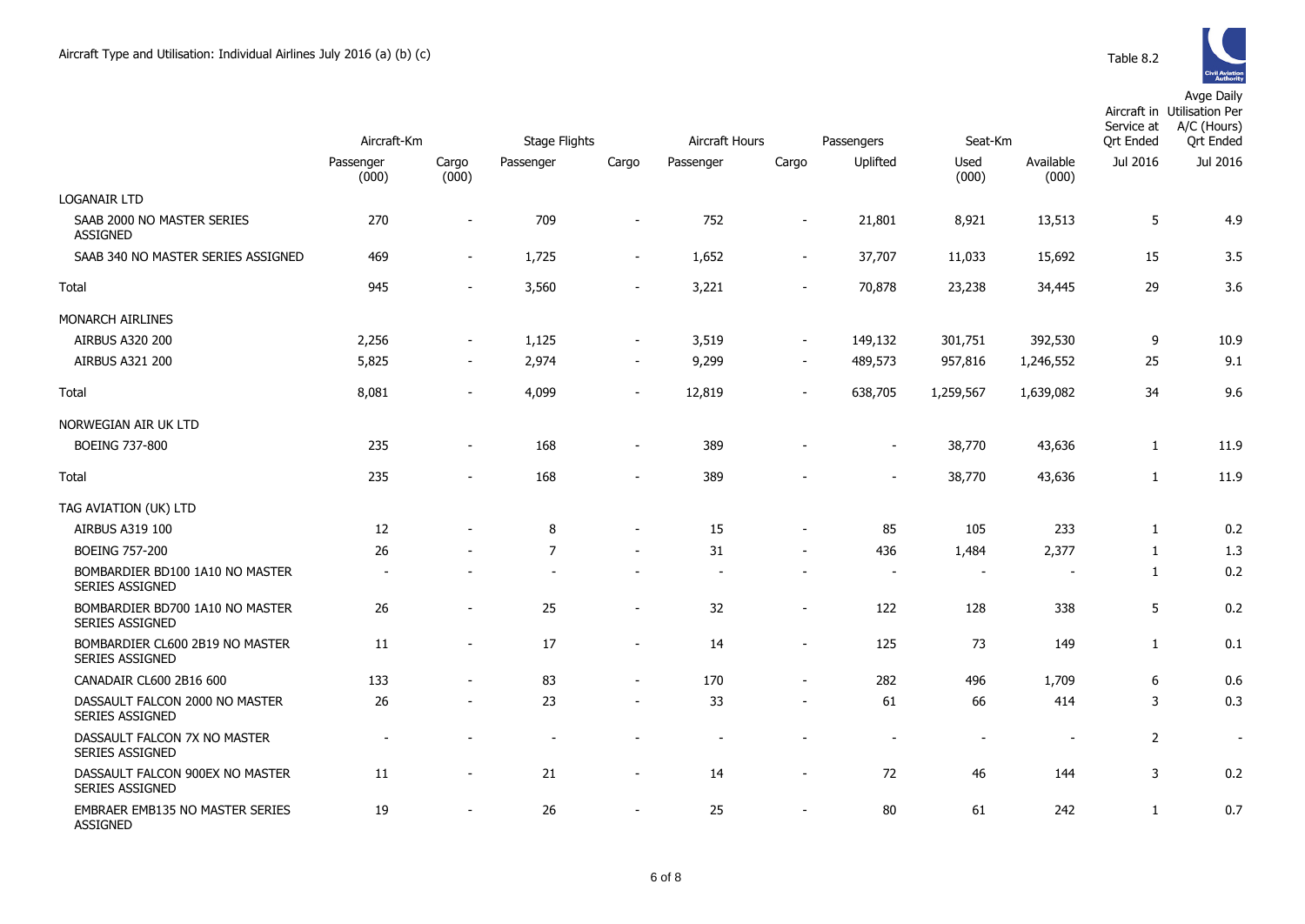|                                                           | Aircraft-Km              |                          | <b>Stage Flights</b> |                          | Aircraft Hours |                          | Passengers | Seat-Km        |                          | Service at<br>Ort Ended | Aircraft in Utilisation Per<br>A/C (Hours)<br><b>Ort Ended</b> |
|-----------------------------------------------------------|--------------------------|--------------------------|----------------------|--------------------------|----------------|--------------------------|------------|----------------|--------------------------|-------------------------|----------------------------------------------------------------|
|                                                           | Passenger<br>(000)       | Cargo<br>(000)           | Passenger            | Cargo                    | Passenger      | Cargo                    | Uplifted   | Used<br>(000)  | Available<br>(000)       | Jul 2016                | Jul 2016                                                       |
| TAG AVIATION (UK) LTD                                     |                          |                          |                      |                          |                |                          |            |                |                          |                         |                                                                |
| GULFSTREAM GV NO MASTER SERIES<br><b>ASSIGNED</b>         | 37                       | $\blacksquare$           | 16                   | $\overline{a}$           | 48             | $\overline{\phantom{a}}$ | 72         | 156            | 708                      | $\overline{2}$          | 0.5                                                            |
| <b>GULFSTREAM GVI NO MASTER SERIES</b><br><b>ASSIGNED</b> | $\overline{4}$           | ÷,                       | 3                    | ÷,                       | 5              | ÷,                       | 5          | 4              | 67                       | $\sim$                  | $\sim$                                                         |
| LEARJET 60 NO MASTER SERIES<br><b>ASSIGNED</b>            | $\overline{\phantom{a}}$ |                          | ÷.                   |                          | $\blacksquare$ |                          |            | $\overline{a}$ | $\overline{\phantom{a}}$ | $\mathbf{1}$            | $\blacksquare$                                                 |
| Total                                                     | 305                      |                          | 229                  | $\overline{\phantom{a}}$ | 386            |                          | 1,340      | 2,619          | 6,381                    | 27                      | 0.4                                                            |
| THOMAS COOK AIRLINES LTD                                  |                          |                          |                      |                          |                |                          |            |                |                          |                         |                                                                |
| AIRBUS A321 200                                           | 6,296                    | $\blacksquare$           | 2,556                | $\overline{\phantom{a}}$ | 9,213          | $\overline{\phantom{a}}$ | 509,459    | 1,276,518      | 1,385,077                | 21                      | 11.3                                                           |
| AIRBUS A330-200                                           | 2,463                    | $\overline{\phantom{a}}$ | 376                  | $\overline{\phantom{a}}$ | 3,154          | $\overline{\phantom{a}}$ | 112,858    | 741,630        | 784,002                  | $\overline{7}$          | 12.2                                                           |
| <b>BOEING 757-300</b>                                     | 590                      | $\sim$                   | 233                  | $\overline{\phantom{a}}$ | 872            | $\overline{\phantom{a}}$ | 59,423     | 150,988        | 165,145                  | 2                       | 9.8                                                            |
| BOEING 767-300                                            | 918                      | $\overline{\phantom{a}}$ | 344                  | $\overline{\phantom{a}}$ | 1,343          | $\blacksquare$           | 102,077    | 273,914        | 299,422                  | 3                       | 10.4                                                           |
| Total                                                     | 10,267                   | $\blacksquare$           | 3,509                | $\overline{\phantom{a}}$ | 14,581         | $\overline{\phantom{0}}$ | 783,817    | 2,443,050      | 2,633,646                | 33                      | 11.3                                                           |
| <b>THOMSON AIRWAYS LTD</b>                                |                          |                          |                      |                          |                |                          |            |                |                          |                         |                                                                |
| BOEING 737-800                                            | 9,458                    | $\overline{\phantom{a}}$ | 4,284                | $\overline{\phantom{a}}$ | 14,179         | $\overline{\phantom{a}}$ | 766,555    | 1,694,401      | 1,787,561                | 33                      | 11.4                                                           |
| <b>BOEING 757-200</b>                                     | 3,825                    | $\frac{1}{2}$            | 1,596                | $\overline{\phantom{a}}$ | 5,599          | $\overline{\phantom{a}}$ | 336,558    | 808,366        | 845,865                  | 14                      | 10.9                                                           |
| BOEING 767-300                                            | 587                      | $\sim$                   | 244                  | $\overline{\phantom{a}}$ | 882            | $\blacksquare$           | 74,942     | 180,932        | 192,513                  | 3                       | 6.8                                                            |
| <b>BOEING 787 8</b>                                       | 3,582                    | $\overline{\phantom{a}}$ | 652                  | $\blacksquare$           | 4,522          | $\sim$                   | 193,569    | 1,064,106      | 1,088,761                | 9                       | 14.9                                                           |
| <b>BOEING 787 9</b>                                       | 287                      | $\overline{\phantom{0}}$ | 52                   | $\overline{\phantom{a}}$ | 361            | $\overline{\phantom{a}}$ | 16,346     | 90,614         | 98,952                   | $\mathbf{1}$            | $\overline{\phantom{a}}$                                       |
| Total                                                     | 17,739                   | $\overline{\phantom{0}}$ | 6,828                | $\overline{\phantom{a}}$ | 25,543         | $\overline{\phantom{0}}$ | 1,387,970  | 3,838,419      | 4,013,652                | 60                      | 11.6                                                           |
| <b>TITAN AIRWAYS LTD</b>                                  |                          |                          |                      |                          |                |                          |            |                |                          |                         |                                                                |
| <b>AIRBUS A320 200</b>                                    | 777                      | $\overline{a}$           | 347                  | $\overline{\phantom{a}}$ | 1,140          | $\overline{\phantom{0}}$ | 960        | 132,333        | 139,779                  | 3                       | 8.7                                                            |
| <b>AIRBUS A321 200</b>                                    | 217                      | $\blacksquare$           | 100                  | $\overline{\phantom{a}}$ | 330            | $\blacksquare$           | $\sim$     | 43,570         | 46,067                   | $\mathbf{1}$            | 7.4                                                            |
| BOEING 737-300                                            | 157                      | 66                       | 104                  | 126                      | 263            | 146                      | 8,314      | 13,509         | 20,361                   | $\overline{2}$          | 4.9                                                            |
| <b>BOEING 757-200</b>                                     | 502                      | $\overline{\phantom{a}}$ | 217                  | $\overline{\phantom{a}}$ | 739            | $\overline{\phantom{a}}$ | 862        | 98,178         | 104,528                  | 2                       | 5.5                                                            |
| BOEING 767-300                                            | 132                      | $\overline{\phantom{a}}$ | 68                   | $\overline{a}$           | 203            | $\overline{\phantom{a}}$ | 3,244      | 20,306         | 35,043                   | $\mathbf{1}$            | 4.4                                                            |
| Total                                                     | 1,784                    | 66                       | 836                  | 126                      | 2,675          | 146                      | 13,380     | 307,896        | 345,778                  | 9                       | 6.5                                                            |